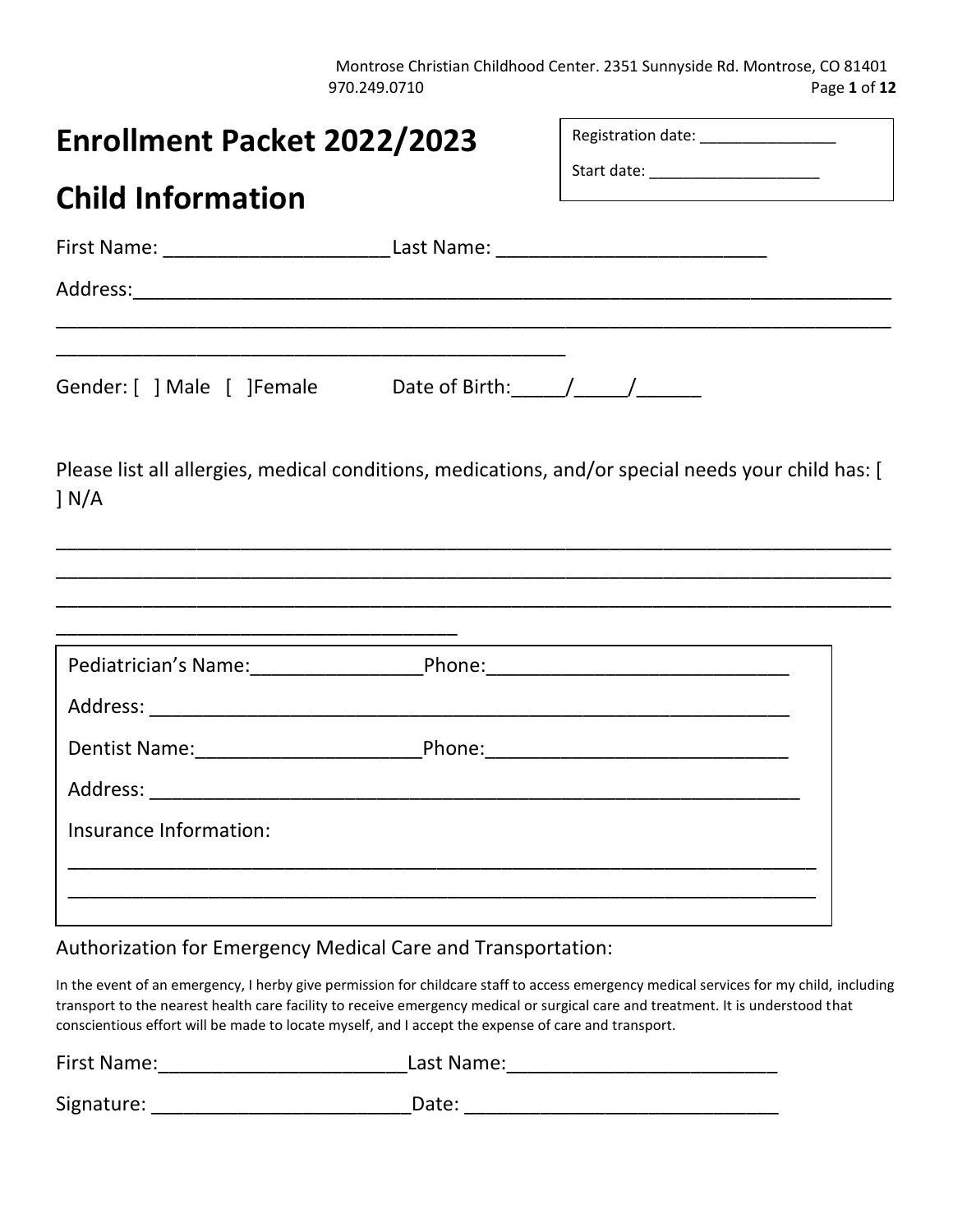Montrose Christian Childhood Center. 2351 Sunnyside Rd. Montrose, CO 81401 970.249.0710 Page **2** of **12**

# **Parent/Guardian Information**

| Mother/Guardian                                               | [ ] Custodial Parent             |                                                                                                      |
|---------------------------------------------------------------|----------------------------------|------------------------------------------------------------------------------------------------------|
|                                                               |                                  | First Name:________________________Last Name:____________________________Date of Birth:_____________ |
|                                                               |                                  |                                                                                                      |
|                                                               |                                  | Home Phone:________________________________Cell Phone:___________________________                    |
|                                                               |                                  | Occupation: ______________________________Office Phone: ________________________                     |
|                                                               |                                  | Employed By:_________________________________Office Hours:_______________________                    |
|                                                               |                                  |                                                                                                      |
|                                                               |                                  |                                                                                                      |
| Marital Status: [ ] Married [ ] Single [ ] Divorced [ ] Other |                                  |                                                                                                      |
|                                                               |                                  |                                                                                                      |
|                                                               |                                  |                                                                                                      |
| Father/Guardian                                               | $\mathbf{L}$<br>Custodial Parent |                                                                                                      |
|                                                               |                                  | First Name:________________________Last Name:____________________________Date of Birth:_____________ |
|                                                               |                                  |                                                                                                      |
|                                                               |                                  |                                                                                                      |
|                                                               |                                  | Occupation: _______________________________Office Phone: _______________________                     |
|                                                               |                                  | Employed By:_______________________________Office Hours:________________________                     |
|                                                               |                                  |                                                                                                      |
|                                                               |                                  |                                                                                                      |
| Marital Status: [ ] Married [ ] Single [ ] Divorced [ ] Other |                                  |                                                                                                      |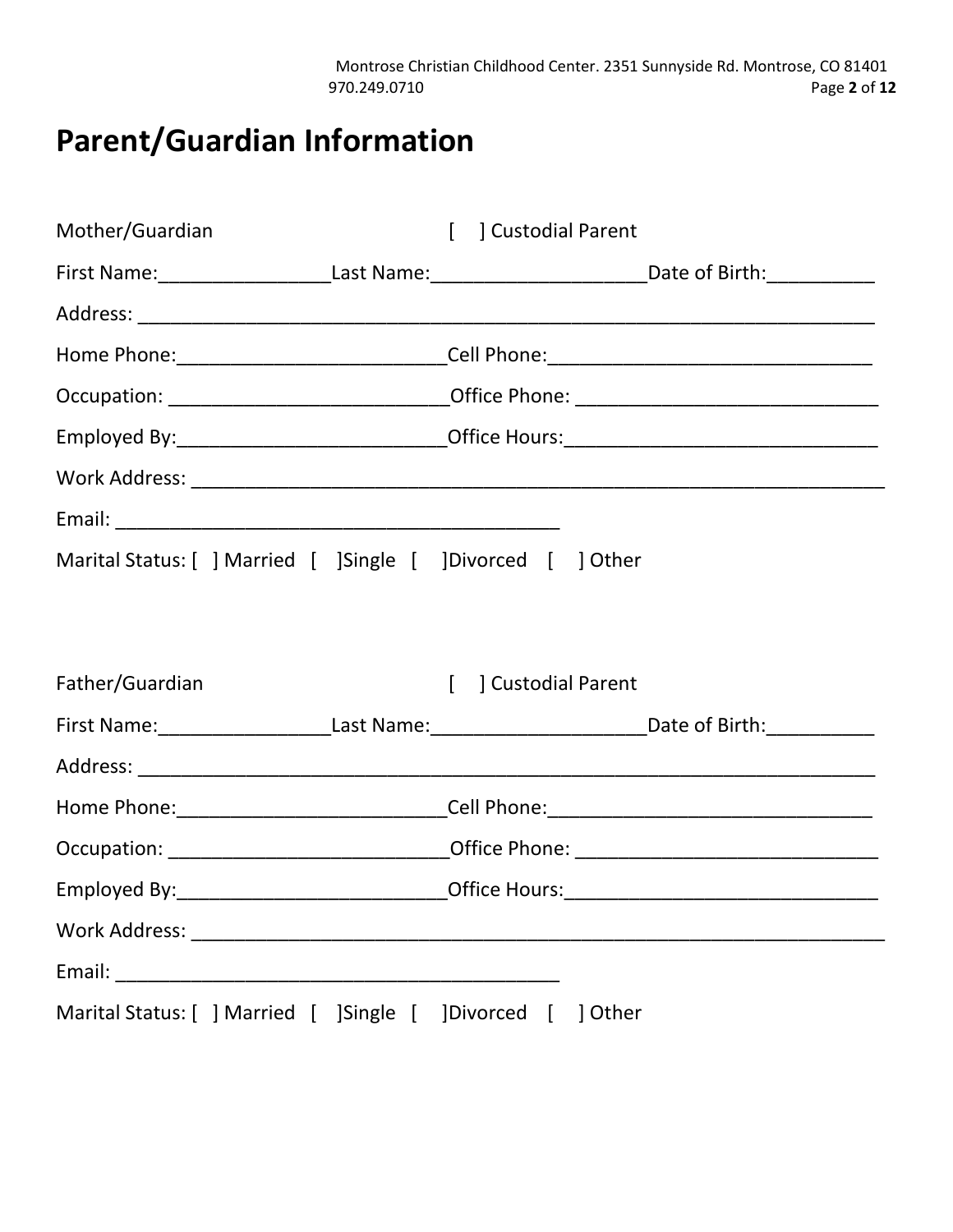| Child's Name: |
|---------------|
|               |

#### **Authorized Pickup Persons / Emergency Contacts**

In the event of an emergency or illness. Parents/Guardians will be contacted first.

#### **1 St Contact/Pick Up**

| $\mathbf{L}$ | Able to pick up all children in the family                                                   |  |
|--------------|----------------------------------------------------------------------------------------------|--|
|              | [ ] Unable to pick up the following children: [10] Unable to pick up the following children: |  |
|              |                                                                                              |  |
|              | 2 <sup>nd</sup> Contact/Pick Up                                                              |  |
|              |                                                                                              |  |
|              |                                                                                              |  |
|              | [ ] Able to pick up all children in the family                                               |  |
|              | [ ] Unable to pick up the following children:                                                |  |

#### **3 rd Contact/Pick Up**

| Phone:<br>Name:                                                                           |
|-------------------------------------------------------------------------------------------|
| Relationship to child:                                                                    |
| $\left[ \quad \right]$ Able to pick up all children in the family                         |
| $\left\{ \begin{array}{c} \end{array} \right\}$ Unable to pick up the following children: |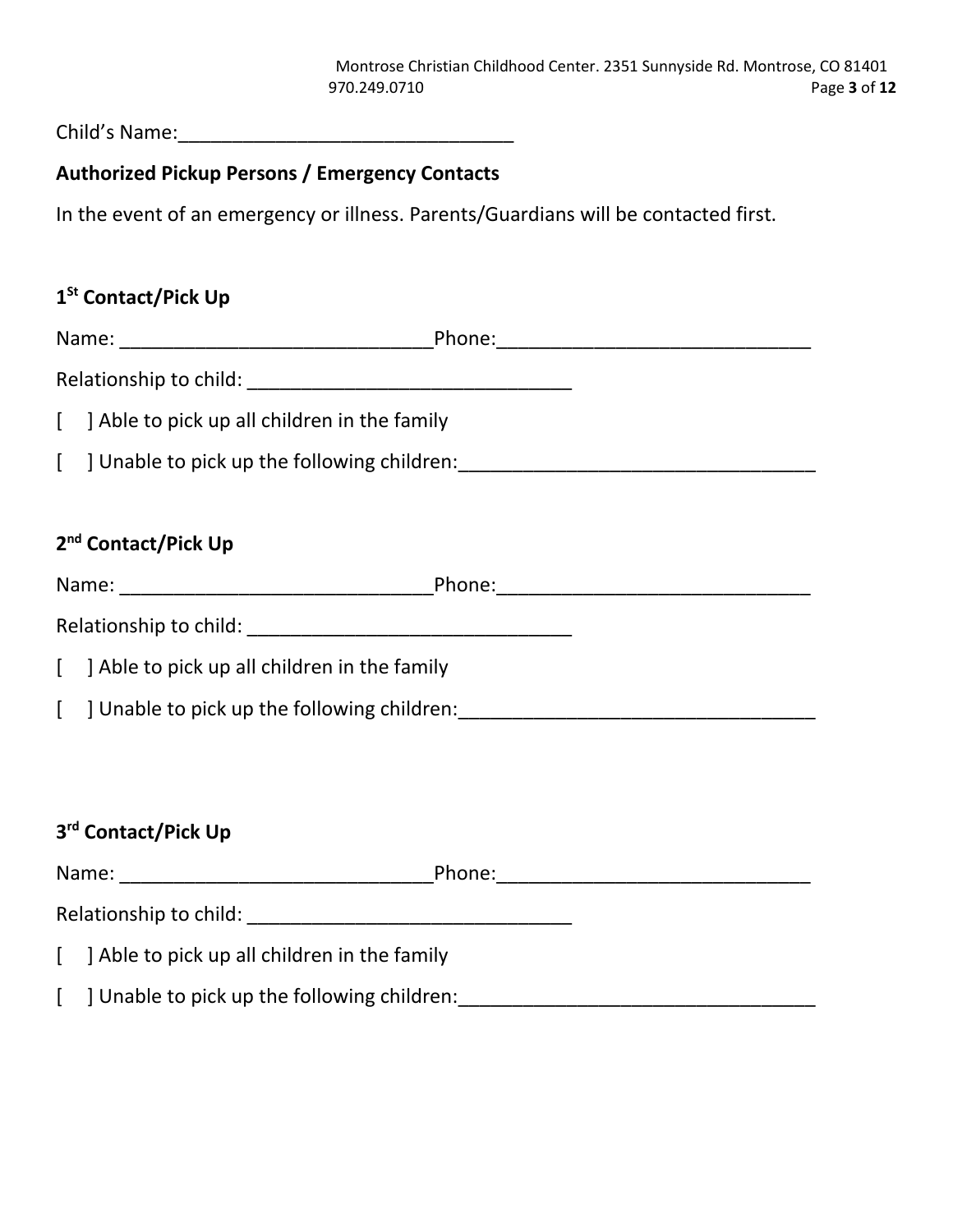## **Tuition Payment Information**

#### **Toddler Room Ages 12month- 3 Years**

#### **Fall 2022/2023**

Registration Fee: \$50 Date Paid:

Activity Fee \$50 Date Paid: \_\_\_\_\_\_\_\_\_\_\_\_\_\_

Tuition Rate: [ ] \$22 Half day [ ] \$42 Full day Childcare

#### Days Attending:

| Monday    | <b>Morning Care</b> | Afternoon Care | Full Day |
|-----------|---------------------|----------------|----------|
| Tuesday   | <b>Morning Care</b> | Afternoon Care | Full Day |
| Wednesday | <b>Morning Care</b> | Afternoon Care | Full Day |
| Thursday  | <b>Morning Care</b> | Afternoon Care | Full Day |
| Friday    | <b>Morning Care</b> | Afternoon Care | Full Day |

Billed: [ ] Weekly [ ] Bi-weekly [ ] Monthly

Outline below whom is responsible for payment of tuition and fees. Please indicate if parents are divorced and split tuition payment or if tuition payment is the sole responsibility of an adult other than the parents listed. Signature of this portion indicates an agreement to pay tuition and fees by the financial party immediately upon receipt of invoice. Outstanding balances beyond 14 days will result in a 30% late fee, interruption of childcare privileges until the balance is paid in full, possible collection action and termination of acceptance.

Financial Party Full Name: **Example 2018** 

Date of Birth: \_\_\_\_\_\_\_\_\_\_\_\_SS#: \_\_\_\_\_\_\_\_\_\_\_\_\_\_\_ Driver's License Number: \_\_\_\_\_\_\_\_\_\_\_

Financial Party signature: \_\_\_\_\_\_\_\_\_\_\_\_\_\_\_\_\_\_\_\_\_\_\_\_\_\_\_\_\_\_\_ Date: \_\_\_\_\_\_\_\_\_\_\_\_\_\_\_\_\_\_

#### **Colorado Child Care Assistance Program (CCCAP):**

Authorized CCCAP User/s \_\_\_\_\_\_\_\_\_\_\_\_\_\_\_\_\_\_\_\_\_\_ \_\_\_\_\_\_\_\_\_\_\_\_\_\_\_\_\_\_\_\_\_\_\_\_\_\_\_

CCCAP users must sign in and out each day, only authorized users must sign in and out each day. Full day preschool/childcare students must be in attendance for more the 5.5 hours a day. CCCAP users are allowed up to 2 days absent a month. If for some reason your child is absent or a no-show, please contact the director. 5 or more no-shows will result in termination of acceptance.

Parent Signature: The contract of the contract of the Date: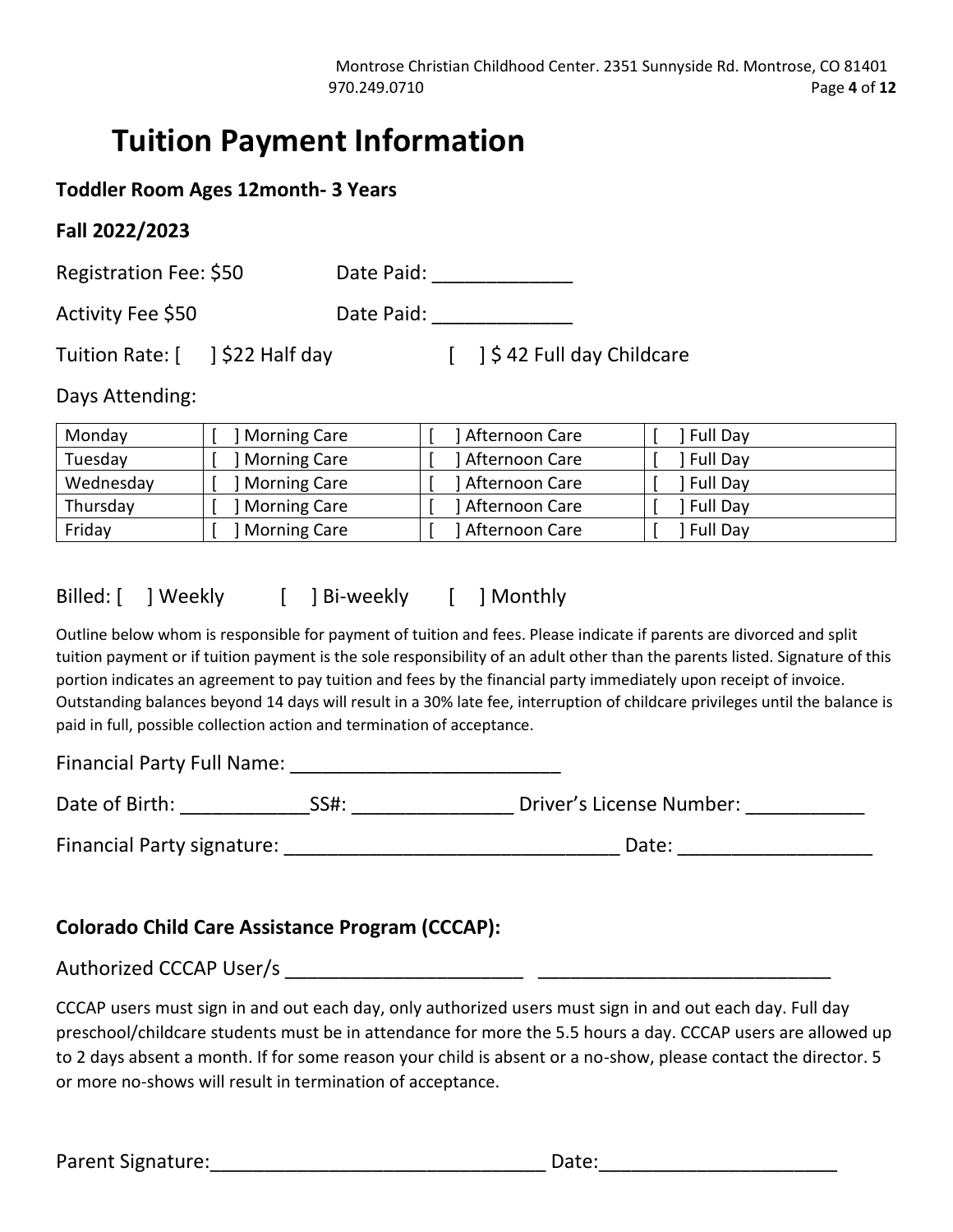### **Montrose Christian Childhood Center Discipline Policy**

"Time-out" means removing a child from whatever is reinforcing a misbehavior. This child is sent to a quiet place where they are removed from the things that are agitating them. It allows the child a chance to calm down.

"Isolation" is used when the intent is to give the child a negative consequence for repeated misbehavior. The child will be placed with one teacher or the director in an area totally removed from the other children. Two teachers mist agree that a child needs this consequence.

If more than two isolations occur in one day, a parent will be called and asked to speak with their child or may be asked to remove their child for the remainder of the day. If staff must call a parent twice in one week a conference will be scheduled to discuss further actions. Children who repeatedly have misbehaviors that harm themselves or other children will be withdrawn from the program.

Staff at MCCC strive for a positive climate of discipline in the center. They endeavor to work and communicate closely with the parents in all these matters. MCCC strives to provide children in care with positive guidance strategies.

| Parent Signature:<br>Date: |
|----------------------------|
|----------------------------|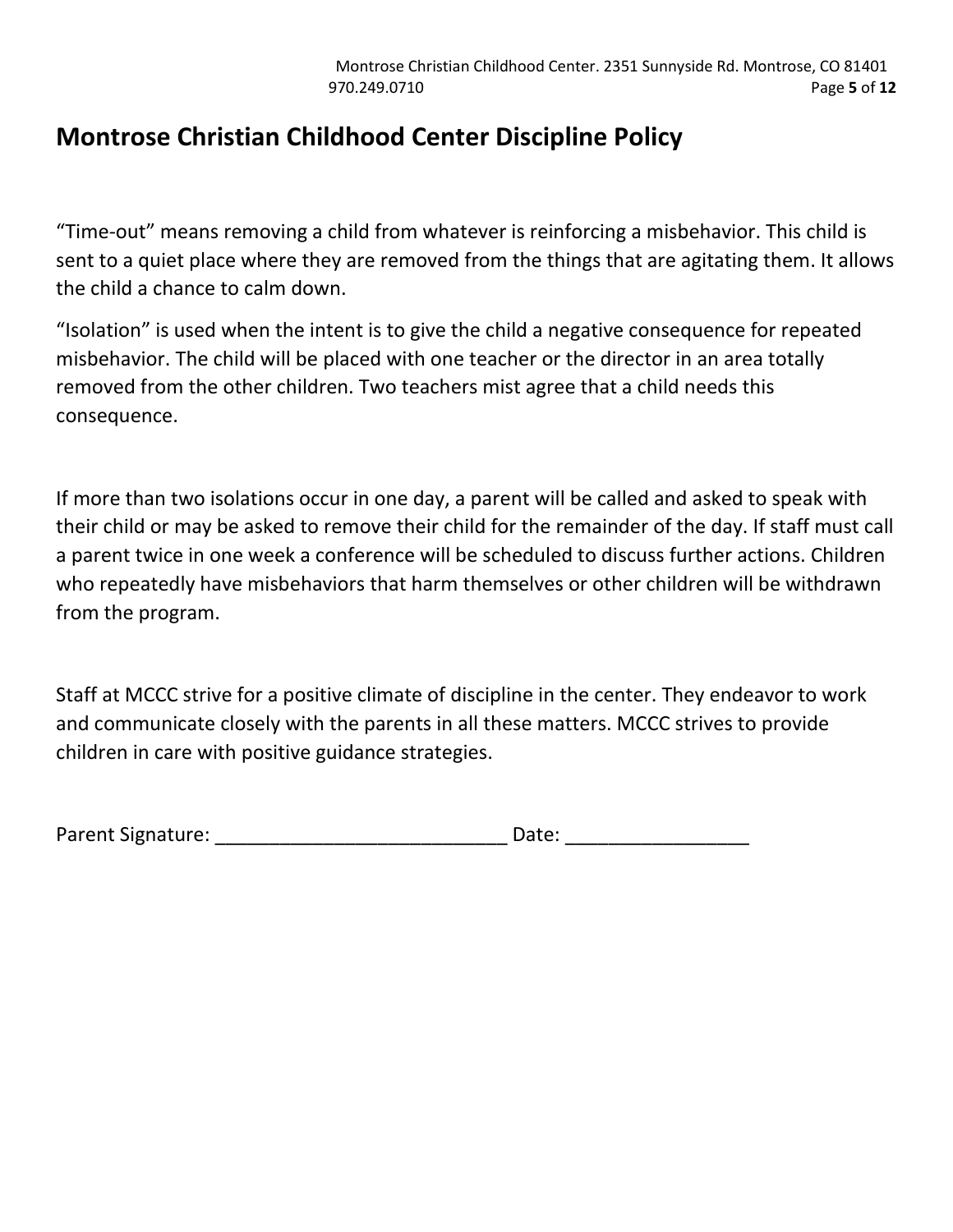# **Media Use Permission Form**

Child's Name: **Example 20** 

Please allow my child to view/use the following media

- [ ] videos
- [ ] video games (computer or console)
- [ ] computers/ tablet
- [ ] music
- [ ] other

My child may engage in these approved activities for no more than \_\_\_\_\_\_\_\_\_\_total minutes per day.

State Requirements are as follows and will not be violated:

Media use is permitted only with written approval of child's parent/ guardian. Media use (other than music) is limited to 30 minutes per week. Activities must not contain violence, profanity, nudity, sexual, or ageinappropriate content. All children will be provided an alternate activity should a child lose interest in media activity.

| Parent Signature: | Date: |
|-------------------|-------|
|-------------------|-------|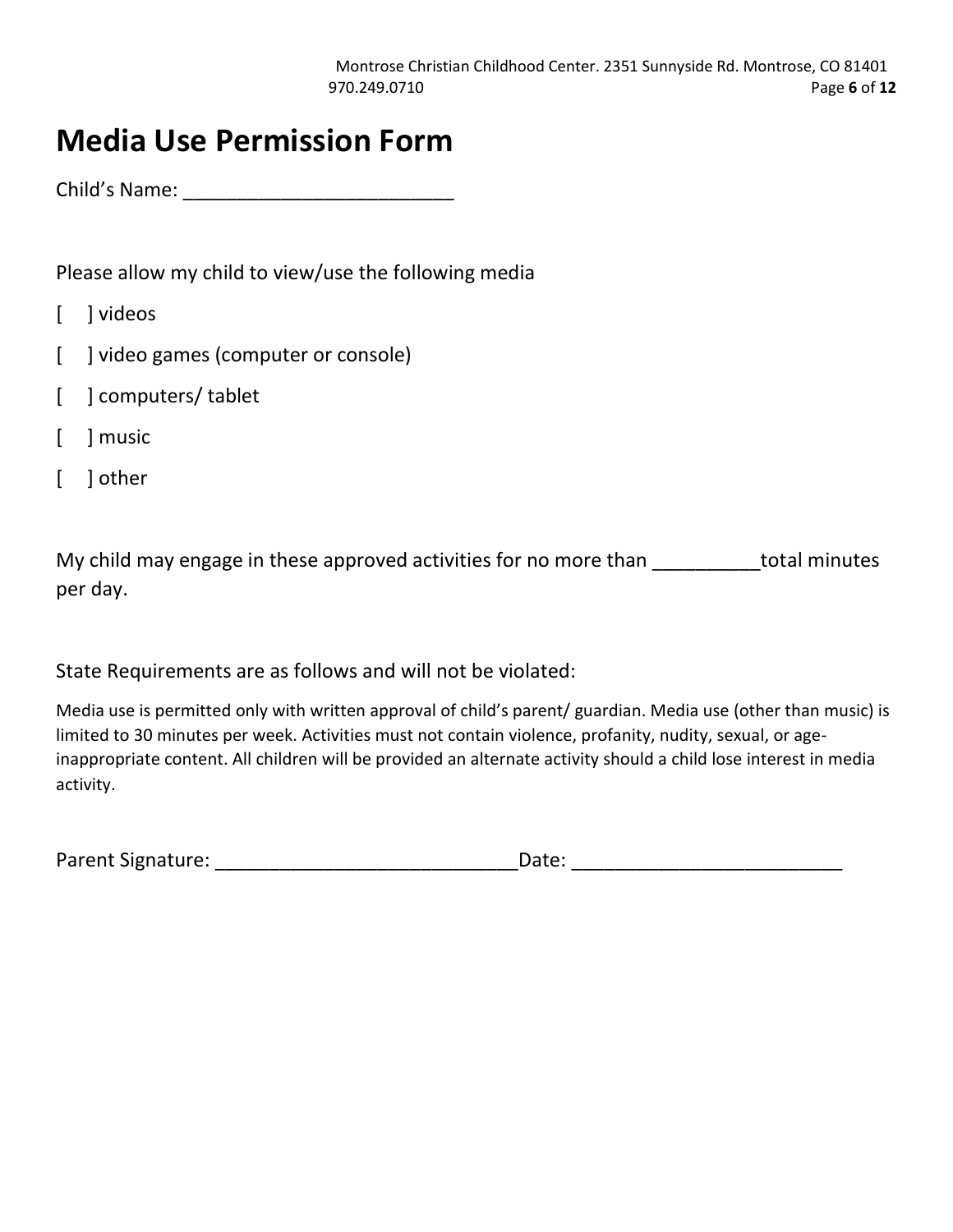### **Permission to Photograph**

Child's Name\_\_\_\_\_\_\_\_\_\_\_\_\_\_\_\_\_\_\_\_\_\_\_\_\_\_

|                            | give permission for Montrose Christian Childhood Center to |
|----------------------------|------------------------------------------------------------|
| photograph my child (name) | , for the following purposes:                              |

*By checking the box, I grant permission* 

- [ ] Display in personal portfolio
- [ ] Display in classroom
- [ ] Display photos on childcare website
- [ ] Display photos on Social Media sites
- [ ] Promotional videos

Only first names and possibly last initials (in the event of two or more children with same name) will be displayed in the facility website.

I understand that it is my responsibility to update this form if I no longer wish to authorize one or more of the above uses. I agree that this form will remain in the effect during the term of my child's enrollment.

| Parent Signature: | Date: |  |
|-------------------|-------|--|
|                   |       |  |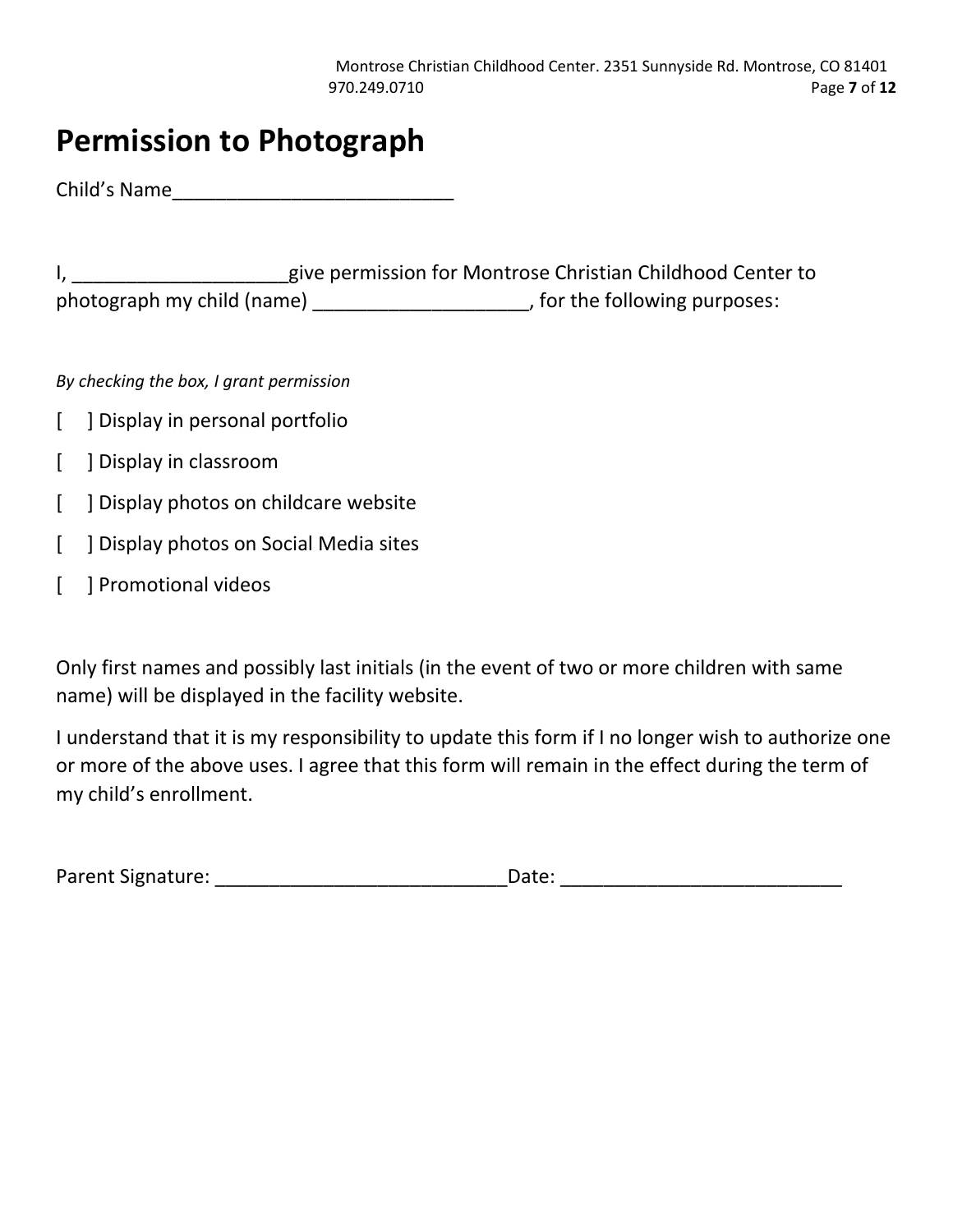# **Field Trip Form/ Emergency Authorization form**

Child's Name: \_\_\_\_\_\_\_\_\_\_\_\_\_\_\_\_\_\_\_\_\_\_\_

Montrose Christian Childhood Center (MCCC) does not plan, participate, or include the children in attendance in any field trips or off-side activities. Under normal circumstances, there will be no need for a child to be off-site with staff.

In emergency situations (evacuations, natural disaster, etc.) it may be necessary to escort a child off the premises for their own safety and protection. In such a case staff would implement the *Written Emergency Plan* (stated in the Employee Handbook) based on the situation at hand. It would then be possible that your child would leave the premises (either on foot or by vehicle to a nearby location with staff.

In a situation were to arise where staff believes a field trip would be beneficial, each event would require a separate authorization form signed by the parent or guardian for the child to participate. Parents/Guardians would be given no less than 14 days' notice.

By signing the following, you indicate that you understand the policy and procedure of MCCC regarding field trips, and you give MCCC staff permission to escort your child off site only in the case of an emergency.

My child, My child,  $\blacksquare$  is enrolled at MCCC. I understand that it is not likely my child will ever leave MCCC premises unless there is an emergency. I authorize the staff of MCCC to escort my child off the premises only in an emergency. I understand that I may be given the opportunity to authorize my child to participate in field trips and that my separate and specified permission is required.

| Parent Signature: |  | Date: |
|-------------------|--|-------|
|-------------------|--|-------|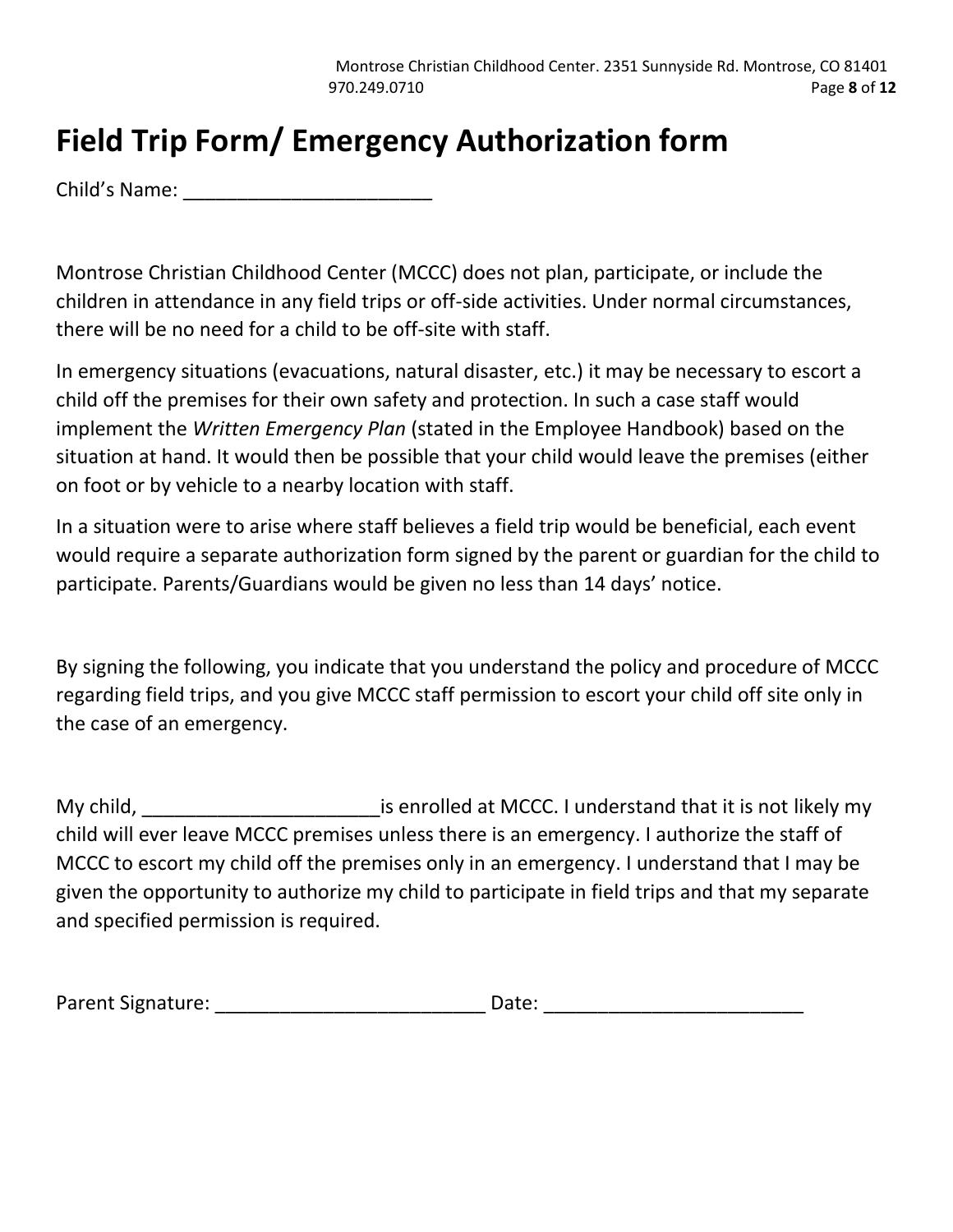# **Parental Consent for Sunscreen Application**

Child's Name \_\_\_\_\_\_\_\_\_\_\_\_\_\_\_\_\_\_\_\_\_\_\_\_

I give permission for the staff of Montrose Christian Childhood Center to apply **Rocky Mountain Sunscreen SPF50** to my child, or as specified below where he or she will be playing outside.

I further understand that sunscreen will be applied to exposed skin, including but not limited to the face, tops of ears, nose, bare shoulders, arms, and legs. I have checked the below all applicable information regarding the type of sunscreen for my child.

- o I give permission for staff to apply ROCKY MOUNTAIN SUNCREEN SPF50 to my child as described above.
- o I have consulted with my child's health professional and do know of any allergies or allergic reactions my child may have to ROCKY MOUNTAIN SUNCREEN SPF50
- o No. DO NOT apply sunscreen to my child
- o I will provide my child with their own sunscreen; I authorize use of to by used on my child.

Parent Signature: \_\_\_\_\_\_\_\_\_\_\_\_\_\_\_\_\_\_\_\_\_\_\_\_\_\_\_\_\_\_Date:\_\_\_\_\_\_\_\_\_\_\_\_\_\_\_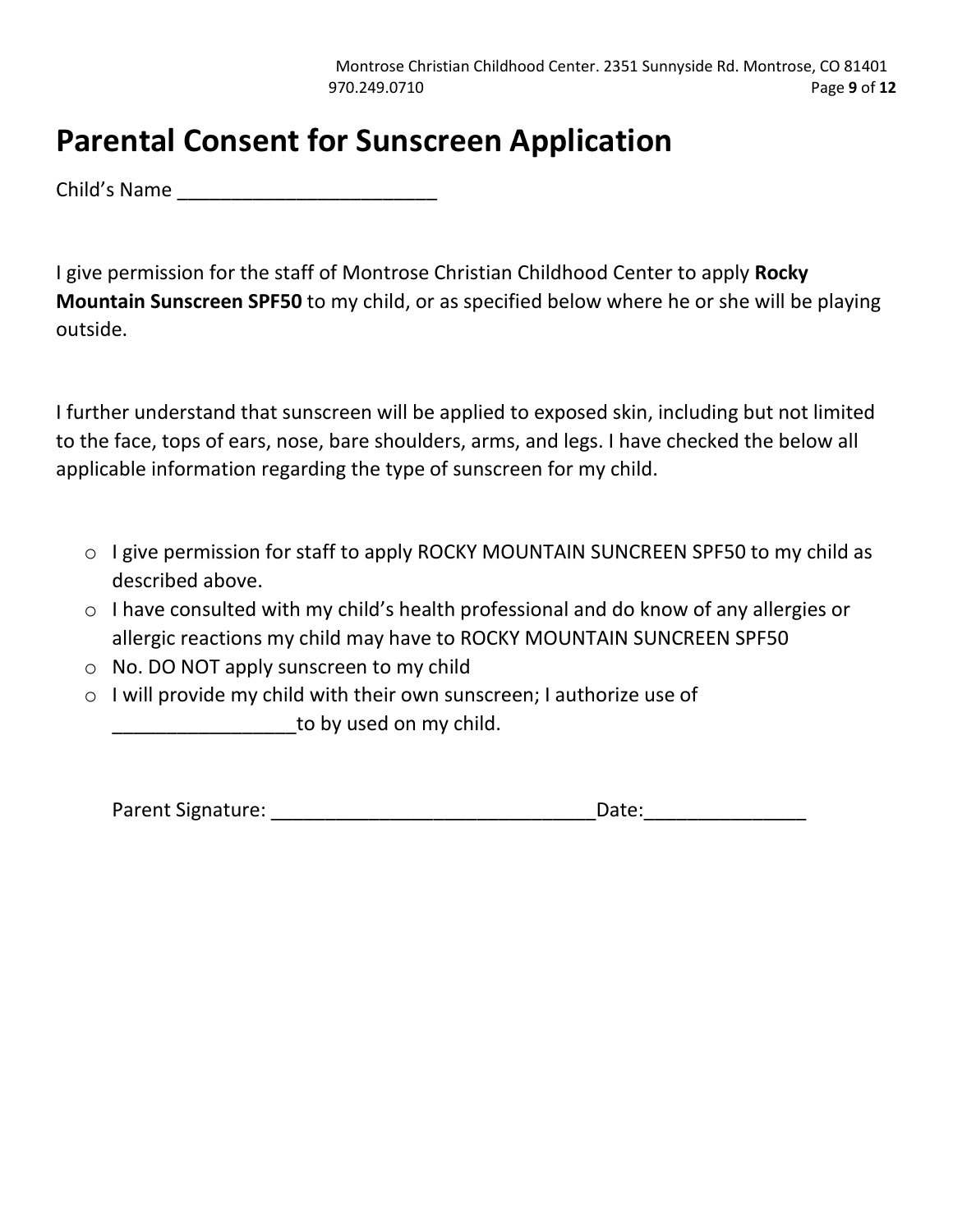# **Health Form** *Completed by a Health Care Provider*

Attach current Physical and Immunization Record

| Child's Full Name: __________ |                                                 | DOB: |  |
|-------------------------------|-------------------------------------------------|------|--|
|                               | Weight: Height:                                 |      |  |
|                               | <b>Health History &amp; Medical Information</b> |      |  |
| Special Diet:                 |                                                 |      |  |
| Allergies:                    |                                                 |      |  |
| Type of allergic reaction:    |                                                 |      |  |

List of all current Medications:

Recurrent Health Problems (Asthma, seizers, ear infections, diabetes, etc.)

| Signature/Stamp:                                 |                                                                                                                                                                                        |  |
|--------------------------------------------------|----------------------------------------------------------------------------------------------------------------------------------------------------------------------------------------|--|
|                                                  |                                                                                                                                                                                        |  |
| Date of Most Recent Exam: ______________________ |                                                                                                                                                                                        |  |
| <b>Parent Consent</b>                            |                                                                                                                                                                                        |  |
|                                                  | I, ________________________________give consent as of (date)_____________________ for my child's<br>health care provider and childcare provider to discuss my child's health concerns. |  |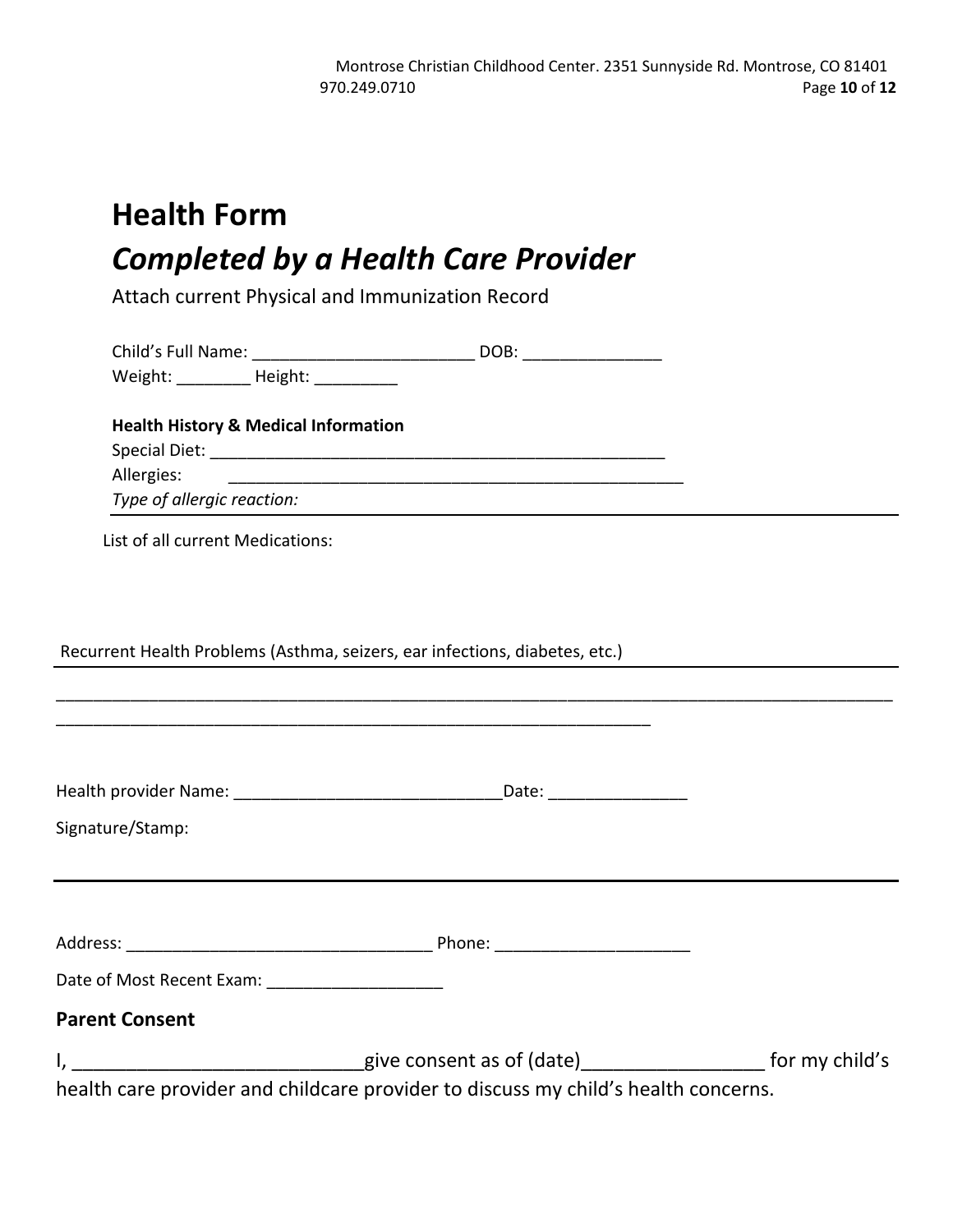# **Acknowledgement of Family Handbook**

Child's Name: **We are all that the contract of the contract of the contract of the contract of the contract of the contract of the contract of the contract of the contract of the contract of the contract of the contract of** 

I acknowledge that I have received a copy of the Montrose Christian Childhood Center's Family Handbook. I understand that I am responsible for reading, upholding, and adhering to the information contained the handbook.

I acknowledge that the Montrose Christian Childhood Center Family Handbook may change any of the polices or procedures outlined in the handbook with written notice at any time, at the center's sole discretion.

| Parent Signature:        | Date: |
|--------------------------|-------|
| <b>MCCC Representee:</b> | Date: |